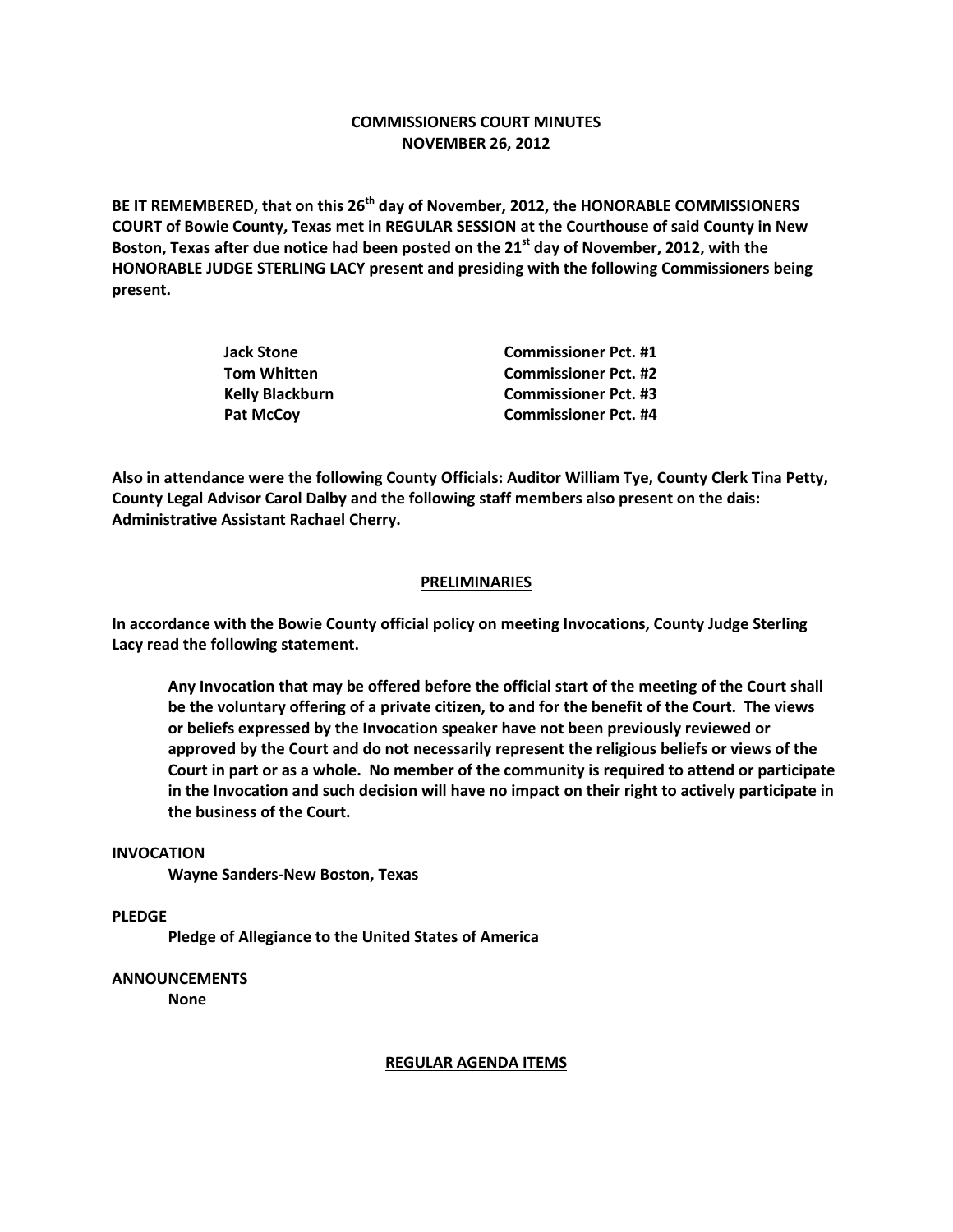**Court convened at 10:03 A.M. when the following ORDERS, JUDGMENTS and DECREES were had and ORDERED spread upon the minutes of the Court to-wit.**

**Item 1: There were no Public Comments.**

- **Item 2: There were no Commissioners Court response to Public Comments.**
- **Item 3: On this 26th day of November, 2012, there was no action taken regarding a burn ban in all or part of the unincorporated area of Bowie County.**
- **Item 4: On this 26th day of November, 2012, a motion was made by Commissioner Kelly Blackburn and duly second by Commissioner Pat McCoy to declare surplus (see attached list) for future sale at an auction-Pct. 3 Kelly Blackburn. Motion was put to a vote and all voted aye and none opposed. Motion carried.**
- **Item 5: On this 26th day of November, 2012, a motion was made by Commissioner Pat McCoy and duly second by Commissioner Tom Whitten to declare surplus office equipment (see attached list)-William Tye. Motion was put to a vote and all voted aye and none opposed. Motion carried.**
- **Item 6: On this 26th day of November, 2012, a motion was made by Commissioner Jack Stone and duly second by Commissioner Kelly Blackburn to accept the CSCD Statement of Financial Position dated August 31, 2012-Jack Pappas. Motion was put to a vote and all voted aye and none opposed. Motion carried.**
- **Item 7: On this 26th day of November, 2012, a motion was made by Commissioner Tom Whitten and duly second by Commissioner Pat McCoy to approve the authorization to maintain TCDRS plan provisions for 2013-William Tye. This is the County's retirement plan and the rate changed for this year (9.75% from 9.21% previous year). Motion was put to a vote and all voted aye and none opposed. Motion carried.**
- **Item 8: On this 26th day of November, 2012, a motion was made by Commissioner Pat McCoy and duly second by Commissioner Jack Stone to approve an Order granting the Runnin WJ Ranch as an entity capable of receiving donations pursuant to Texas Government Code Section 61.003(a)-Sam Clem. Mr. Clem spoke to the Court and explained that this program is for the benefit of special needs children and wounded veterans. Motion was put to a vote and all voted aye and none opposed. Motion carried.**
- **Item 9: On this 26th day of November, 2012, a motion was made by Commissioner Pat McCoy and duly second by Commissioner Kelly Blackburn to pay accounts payable. Judge Lacy asked Auditor William Tye the following questions: "Mr. Tye, do any of the items that you are presenting to the Court today for approval cause any department to exceed their budget appropriation for this year?" Mr. Tye's response "No sir." "Mr. Tye, are each of these**